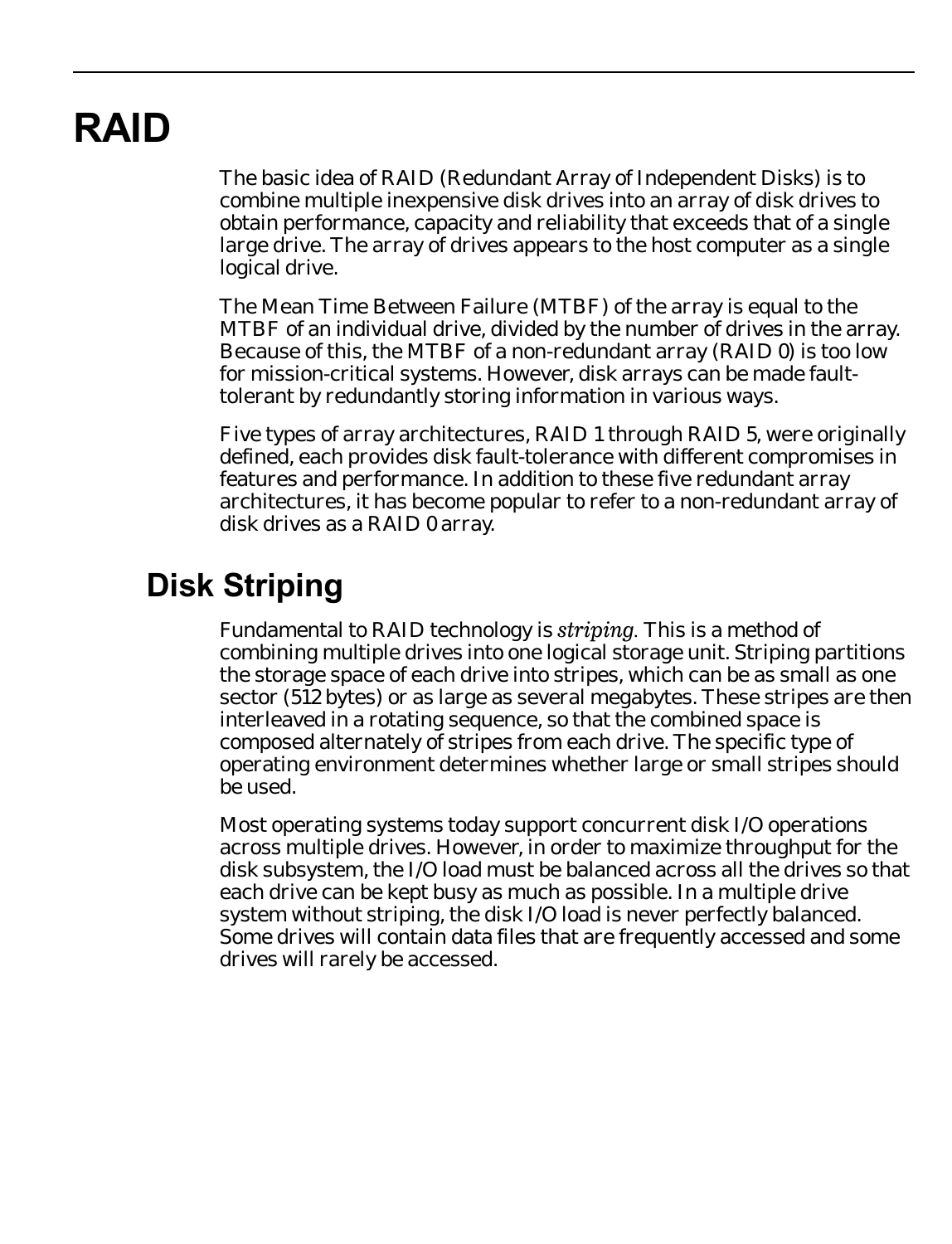

By striping the drives in the array with stripes large enough so that each record falls entirely within one stripe, most records can be evenly distributed across all drives. This keeps all drives in the array busy during heavy load situations. This situation allows all drives to work concurrently on different I/O operations, and thus maximize the number of simultaneous I/O operations that can be performed by the array.

## **Definition of RAID Levels**

**RAID 0** is typically defined as a group of striped disk drives without parity or data redundancy. RAID 0 arrays can be configured with large stripes for multi-user environments or small stripes for single-user systems that access long sequential records. RAID 0 arrays deliver the best data storage efficiency and performance of any array type. The disadvantage is that if one drive in a RAID 0 array fails, the entire array fails.

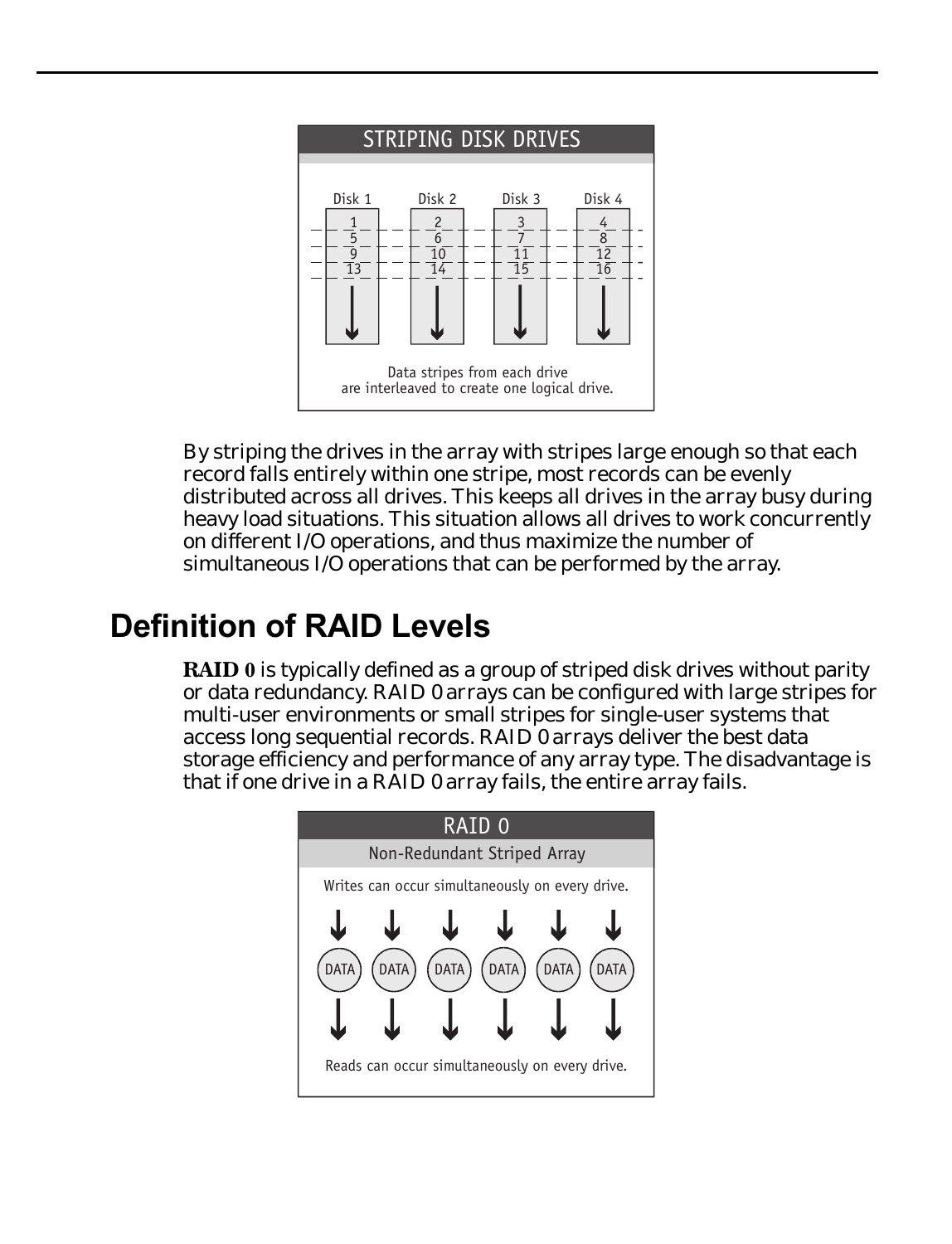**RAID 1**, also known as *disk mirroring*, is simply a pair of disk drives that store duplicate data but appear to the computer as a single drive. Although striping is not used within a single mirrored drive pair, multiple RAID 1 arrays can be striped together to create a single large array consisting of pairs of mirrored drives. All writes must go to both drives of a mirrored pair so that the information on the drives is kept identical. However, each individual drive can perform simultaneous, independent read operations. Mirroring thus doubles the read performance of a single non-mirrored drive and while the write performance is unchanged. RAID 1 delivers the best performance of any redundant array type. In addition, there is less performance degradation during drive failure than in RAID 5 arrays.





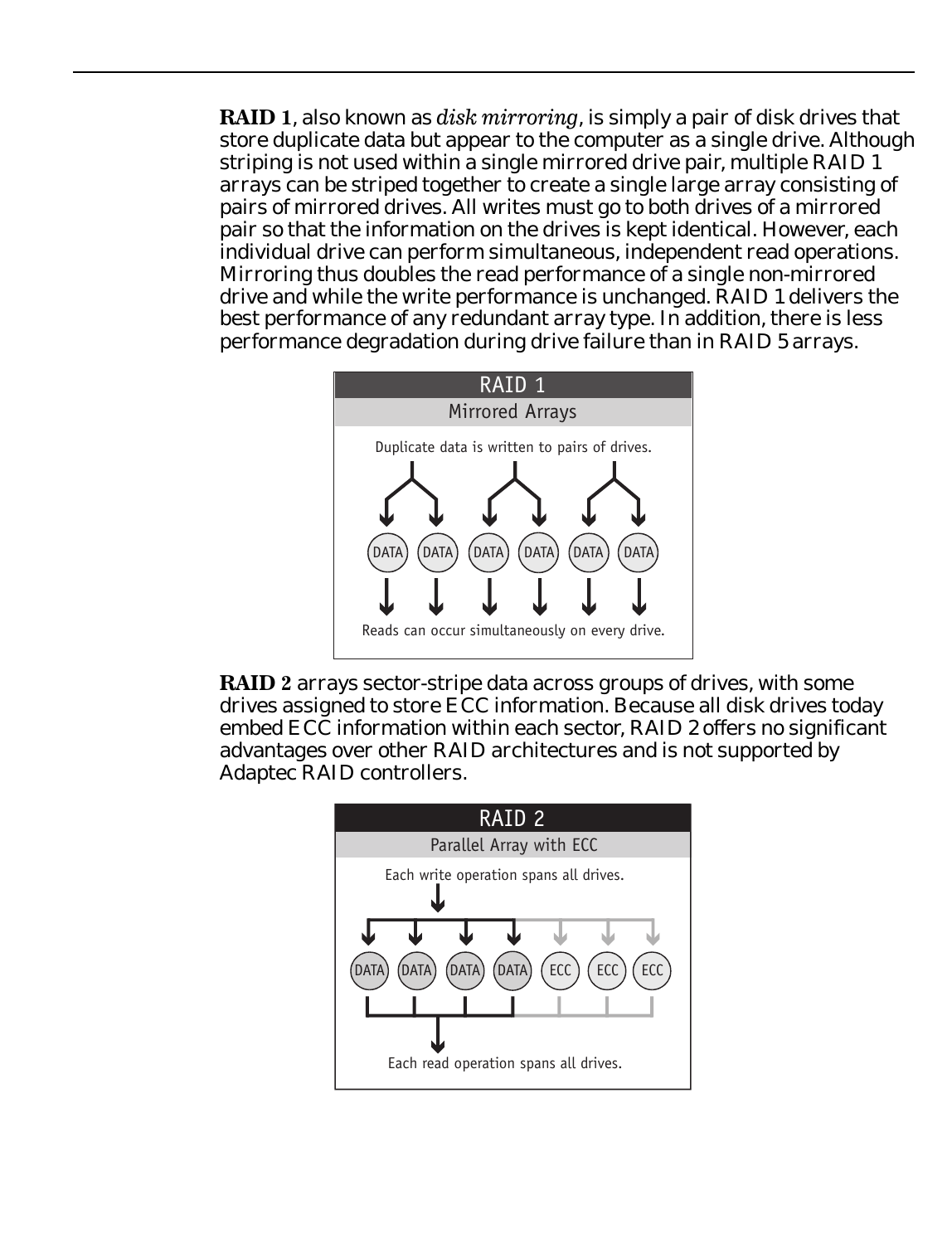**RAID 3**, as with RAID 2, sector-stripes data across groups of drives, but one drive in the group is dedicated to storing parity information. RAID 3 relies on the embedded ECC in each sector for error detection. In the case of drive failure, data recovery is accomplished by calculating the exclusive OR (XOR) of the information recorded on the remaining drives. Records typically span all drives, which optimizes the disk transfer rate. Because each I/O request accesses every drive in the array, RAID 3 arrays can satisfy only one I/O request at a time. RAID 3 delivers the best performance for single-user, single-tasking environments with long records. Synchronized-spindle drives are required for RAID 3 arrays in order to avoid performance degradation with short records. Because RAID 5 arrays with small stripes can yield similar performance to RAID 3 arrays, RAID 3 is not supported by Adaptec RAID controllers.



**RAID 4** is identical to RAID 3 except that large stripes are used, so that records can be read from any individual drive in the array (except the parity drive). This allows read operations to be overlapped. However, since all write operations must update the parity drive, they cannot be overlapped. This architecture offers no significant advantages over other RAID levels and is not supported by Adaptec RAID controllers.

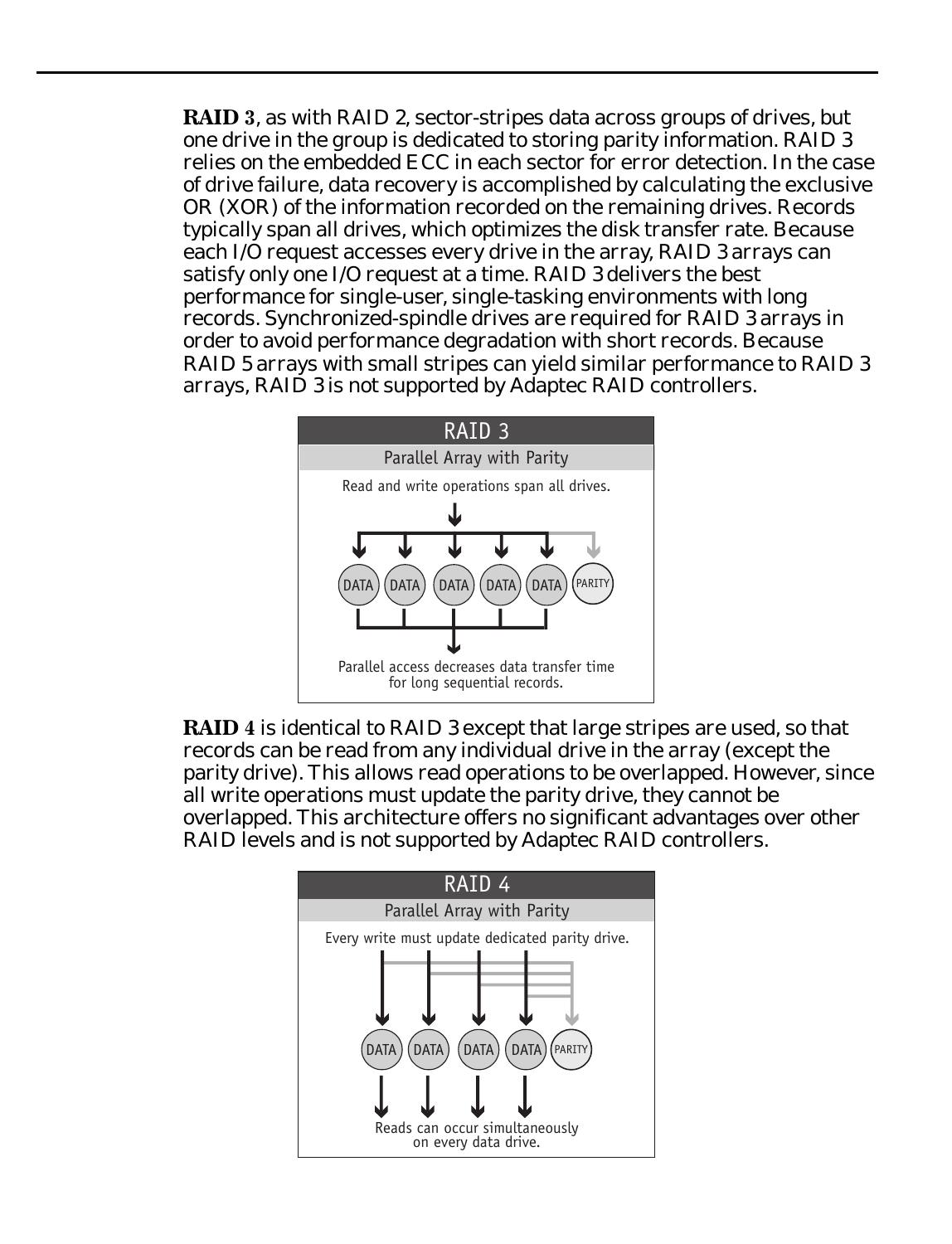**RAID 5**, sometimes called a Rotating Parity Array, avoids the write bottleneck caused by the single dedicated parity drive of RAID 4. Under RAID 5 parity information is distributed across all the drives. Since there is no dedicated parity drive, all drives contain data and read operations can be overlapped on every drive in the array. Write operations will typically access one data drive and one parity drive. However, because different records store their parity on different drives, write operations can usually be overlapped.

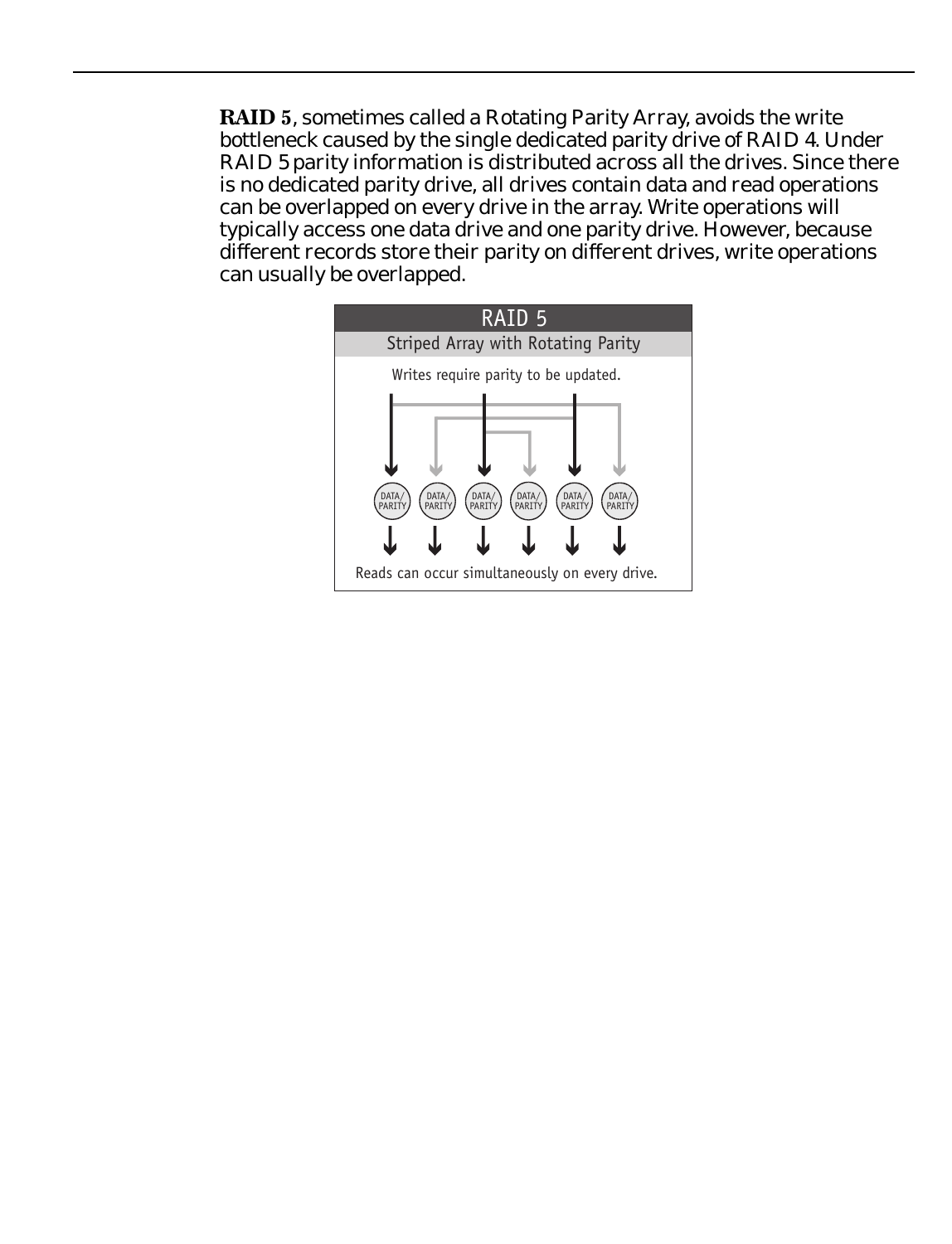In summary:

- RAID 0 is the fastest and most efficient array type but offers no faulttolerance. RAID 0 requires a minimum of two drives.
- RAID 1 is the best choice for performance-critical, fault-tolerant environments. RAID 1 is the only choice for fault-tolerance if no more than two drives are used.
- RAID 2 is seldom used today since ECC is embedded in all hard drives. RAID 2 is not supported by Adaptec RAID controllers.
- RAID 3 can be used to speed up data transfer and provide faulttolerance in single-user environments that access long sequential records. However, RAID 3 does not allow overlapping of multiple I/O operations and requires synchronized-spindle drives to avoid performance degradation with short records. Because RAID 5 with a small stripe size offers similar performance, RAID 3 is not supported by Adaptec RAID controllers.
- RAID 4 offers no advantages over RAID 5 and does not support multiple simultaneous write operations. RAID 4 is not supported by Adaptec RAID controllers.
- RAID 5 combines efficient, fault-tolerant data storage with good performance characteristics. However, write performance and performance during drive failure is slower than with RAID 1. Rebuild operations also require more time than with RAID 1 because parity information is also reconstructed. At least three drives are required for RAID 5 arrays.

## **Dual-Level RAID**

In addition to the standard RAID levels, Adaptec RAID controllers can combine multiple hardware RAID arrays into a single array group or *parity group*. In a dual-level RAID configuration, the controller firmware stripes two or more hardware arrays into a single array.

**NOTE** *The arrays being combined must both use the same RAID level.*

Dual-level RAID achieves a balance between the increased data availability inherent in RAID 1 and RAID 5 and the increased read performance inherent in disk striping (RAID 0). These arrays are sometimes referred to as RAID  $\vec{0+1}$  or RAID 10 and RAID  $\vec{0+5}$  or RAID 50.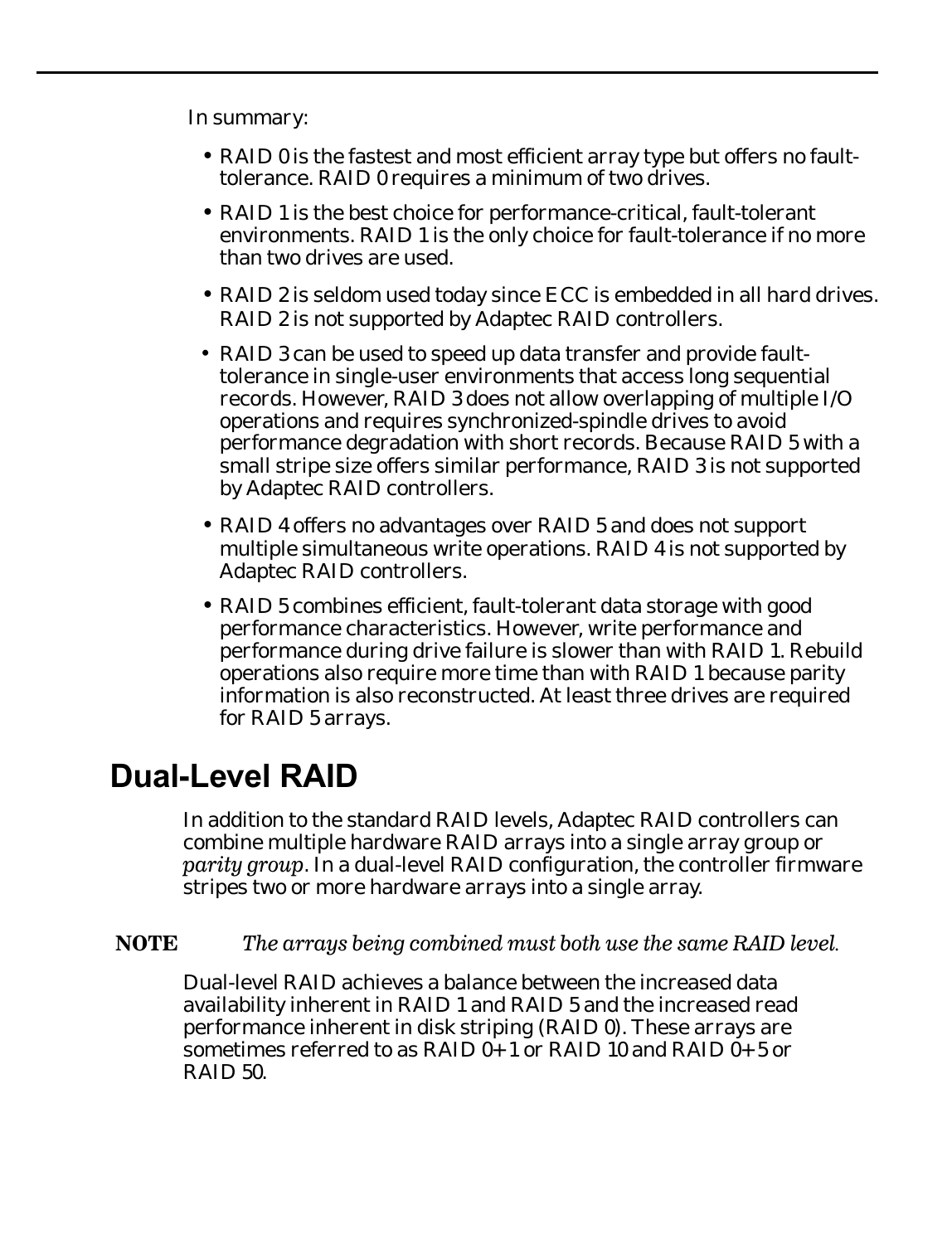#### **Creating Data Redundancy**

RAID 5 offers improved storage efficiency over RAID 1 because only the parity information is stored, rather than a complete redundant copy of all data. The result is that three or more drives can be combined into a RAID 5 array, with the storage capacity of only one drive dedicated to store the parity information. Therefore, RAID 5 arrays provide greater storage efficiency than RAID 1 arrays. However, this efficiency must be balanced against a corresponding loss in performance.

The parity data for each stripe of a RAID 5 array is the XOR of all the data in that stripe, across all the drives in the array. When the data in a stripe is changed, the parity information is also updated. There are two ways to accomplish this:

The first method is based on accessing all of the data in the modified stripe and regenerating parity from that data. For a write that changes all the data in a stripe, parity can be generated without having to read from the disk, because the data for the entire stripe will be in the cache. This is known as *full-stripe write*. If only some of the data in a stripe is to change, the missing data (the data the host does not write) must be read from the disks to create the new parity. This is known as *partial-stripe write*. The efficiency of this method for a particular write operation depends on the number of drives in the RAID 5 array and what portion of the complete stripe is written.

The second method of updating parity is to determine which data bits were changed by the write operation and then change only the corresponding parity bits. This is done by first reading the old data which is to be overwritten. This data is then XORed with the new data that is to be written. The result is a bit mask which has a 1 in the position of every bit which has changed. This bit mask is then XORed with the old parity information from the array. This results in the corresponding bits being changed in the parity information. The new updated parity is then written back to the array. This results in two reads, two writes and two XOR operations. This is known as *readmodify-write*.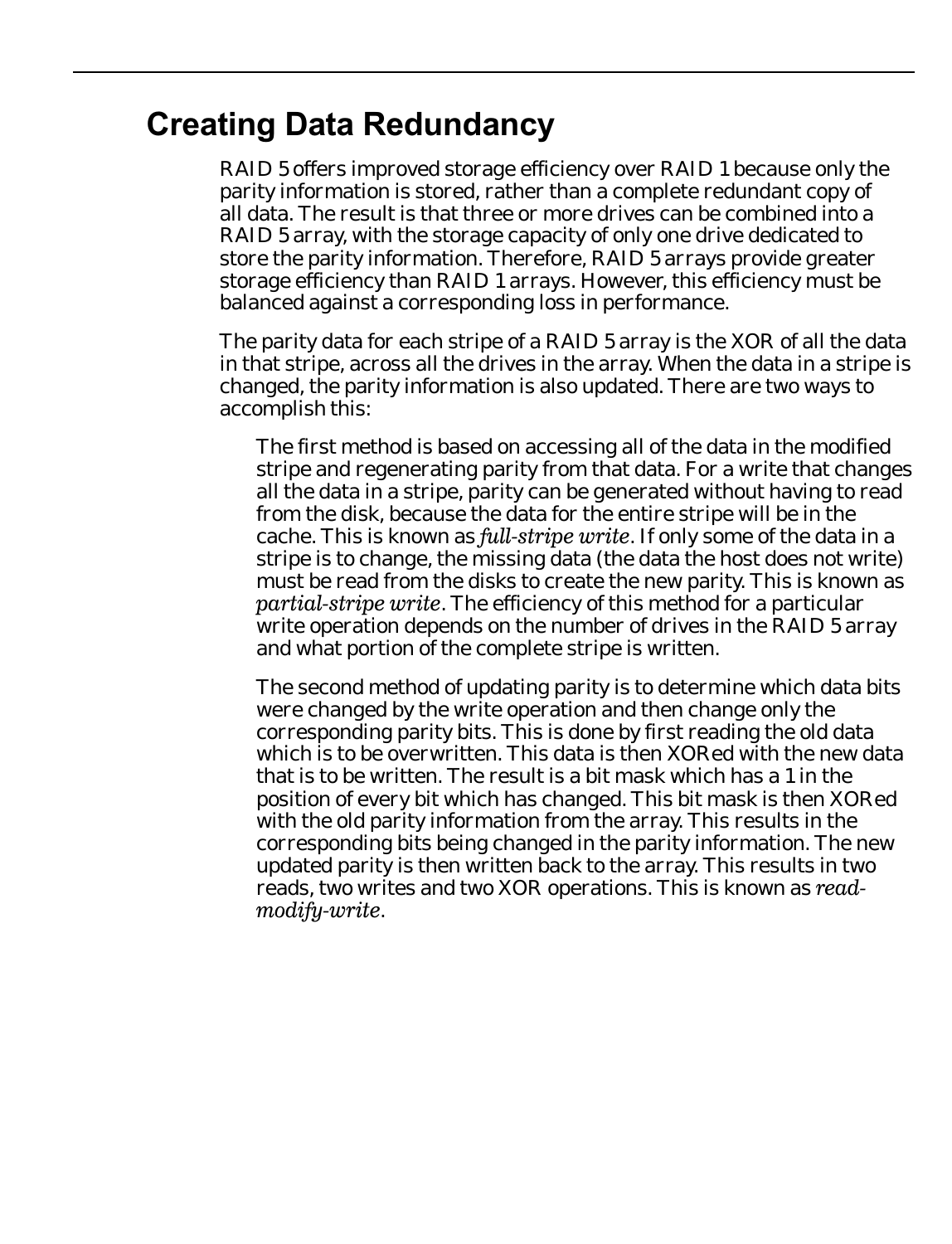

The cost of storing parity, rather than redundant data as in RAID 1, is the extra time required for the write operations to regenerate the parity information. This additional time results in slower write performance for RAID 5 arrays over RAID 1. Because Adaptec RAID controllers generate XOR in hardware, the negative effect of parity generation is primarily from the additional disk I/O required to read the missing information and write the new parity. Adaptec RAID controllers can generate parity using either the full- or partial-stripe write algorithm or the read-modify-write algorithm. The parity updated method chosen for any given write operation is determined by calculating the number of I/O operations needed for each type and choosing the one with the smallest result. To increase the number of full stripe writes, the cache is used to combine small write operations into larger blocks of data.

## **Handling I/O Errors**

Adaptec RAID controllers maintain two lists for each RAID 5 array: a Bad Parity List, and a Bad Data List. These lists contain the physical block number of any parity or data block that could not be successfully written during normal write, rebuild or dynamic array expansion operations. These lists alert the controller that the data or parity in these blocks is not valid. If the controller subsequently needs data from a listed block and cannot recreate the data from existing redundant data, it returns an error condition to the host.

Blocks are removed from the Bad Parity List or the Bad Data List if the controller successfully writes to them on a subsequent attempt.